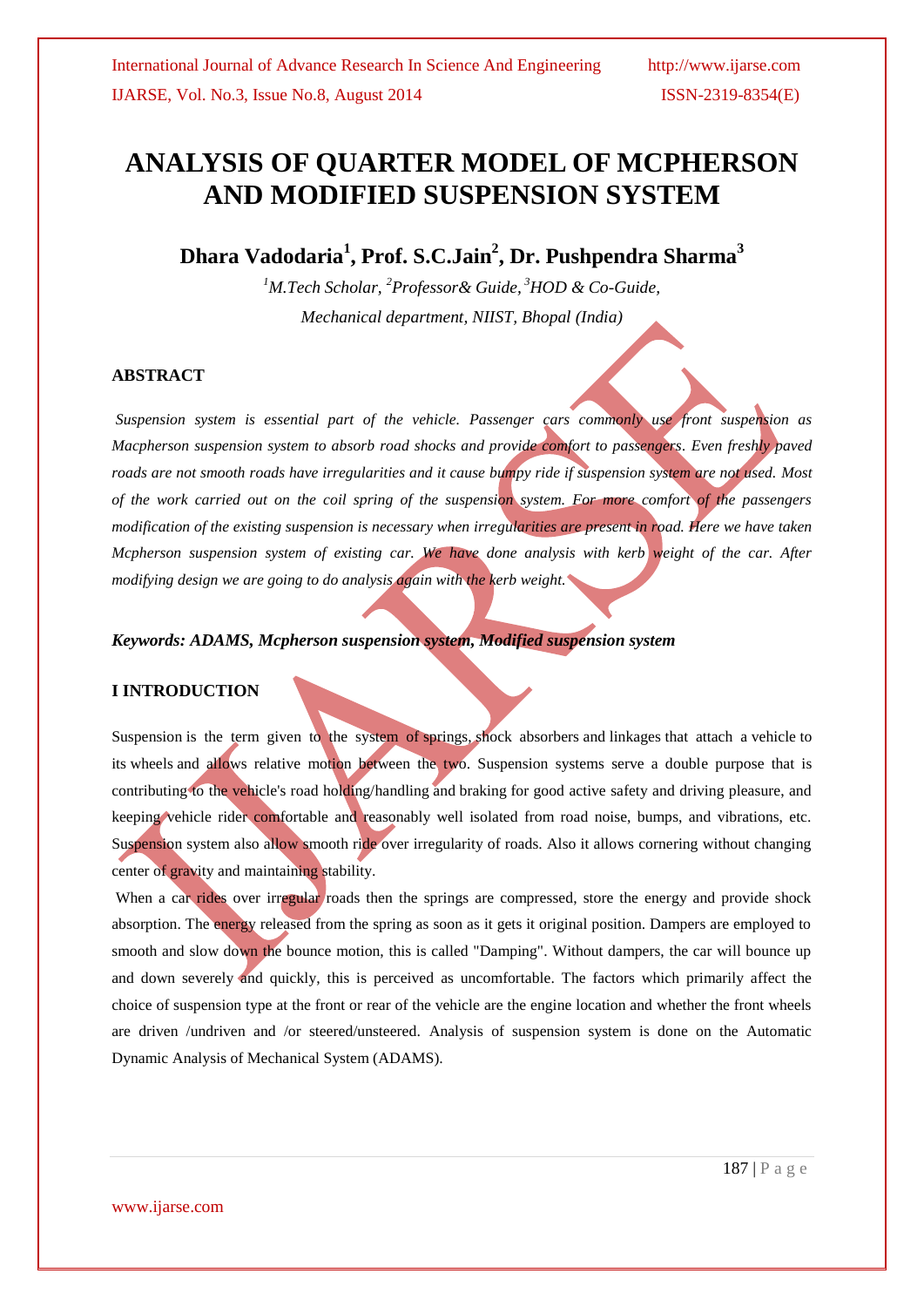#### **II. ADAMS AND ITS ANALYSIS PROCEDURE**

An ADAMS is multi-body dynamic simulation software, for doing analysis in ADAMS first 3-d modelling is done in Pro-e and importing the model to ADAMS. For quarter model analysis of suspension system material and joints have to be applied to the imported parts and then wheel movements are given. The results are obtained in the form of time history plot for force and displacement of the spring. Simulation results are same as obtained by analytical procedure.

Some physical parameters in the equation of motion can be calculated directly while other parameters must be identified from experiments. One of these parameters is force exert on the spring while deflection for that analysis of the mechanism in ADAMS we have to follow some standard procedure.

Step to follow for the analysis is as shown in fig 1. The detailed procedure is as below. For analysis first we have to import 3d modeling file from Creo. Also we have to connect the parts with the proper joints given in ADAMS command toolkit. Next we have to apply the proper materials to the parts of suspension, where we have to apply deflection on the wheel and we can plot graphs by analyzing in dynamic condition. From the analysis in the dynamic condition we can get the deflection of the suspension system and force to time graphs from the ADAMS. Graphs for deflection or force can be plotted in the post processor after getting data from simulation in ADAMS with applied condition, where all the procedure applied to both existing and modified suspension system.



**Fig 1 Steps for Analysis Procedure in ADAMS**

www.ijarse.com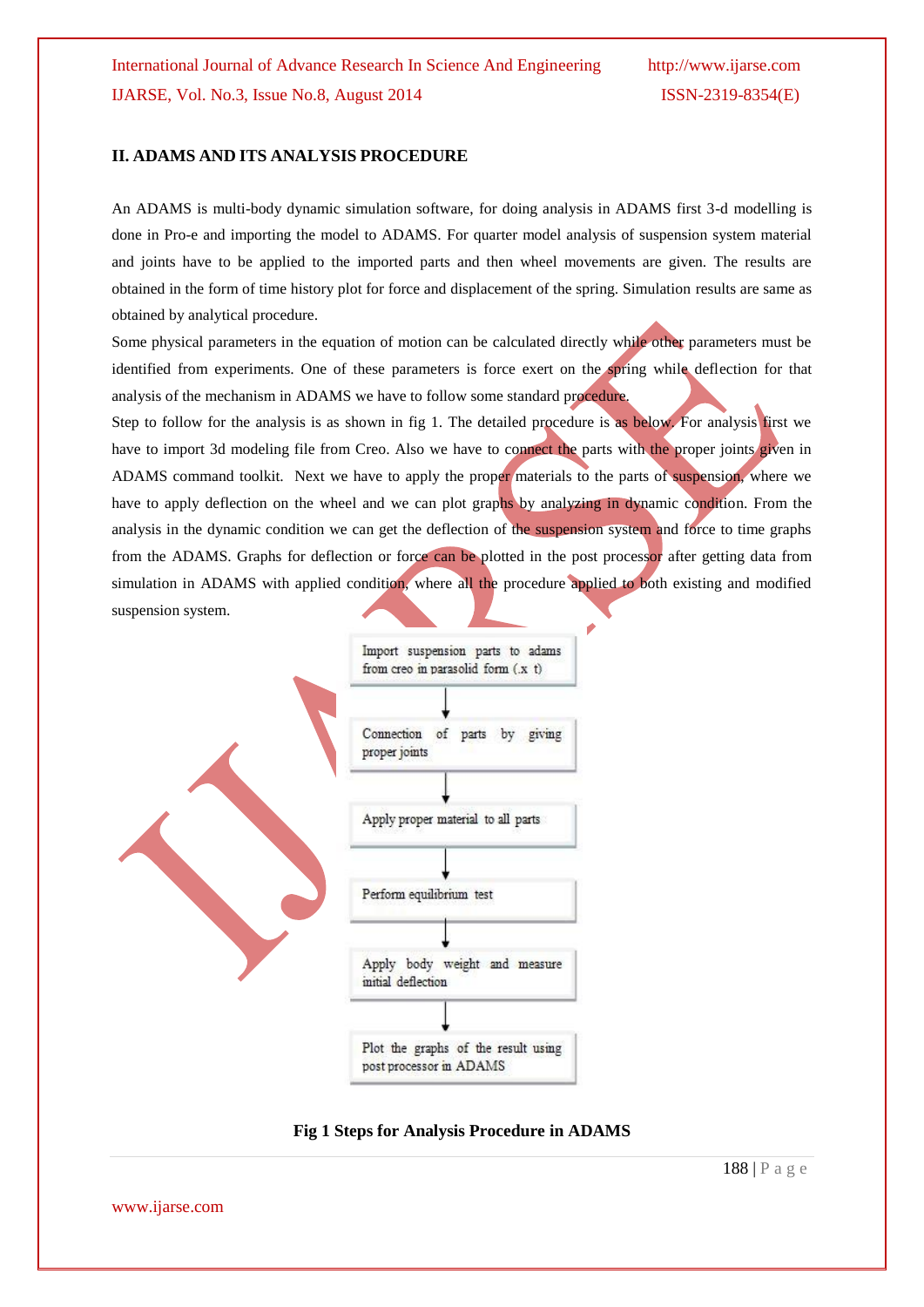# **III. ANALYSIS OF EXISTING AND MODIFIED SUSPENSION SYSTEM USING ADAMS**

Here kerb weight is applied on the existing and modified suspension system and deflection due to kerb weight is measured. Analysis is carried out in ADAMS with the same condition given to both suspension systems.

## **3.1 Analysis Of Existing Suspension System In ADAMS**





Figure 2 shows the quarter body suspension system imported in the ADAMS. Suspension system is applied joints and simulation for deflection done on the existing suspension system. Quarter body analysis is done on the existing suspension system, where kerb weight applied on the suspension system for analysis. Figure 3 which is graph for existing suspension system shows that the deformation of the existing suspension system is 83mm.

In Fig 3 graphs plotted for existing system shows the deformation of the existing suspension system when kerb weight applied on it. Graph for time versus deflection is plotted, which shows the deflection with the kerb weight.



**Fig 3 Graph for Existing Suspension System with Kerb Weight**

www.ijarse.com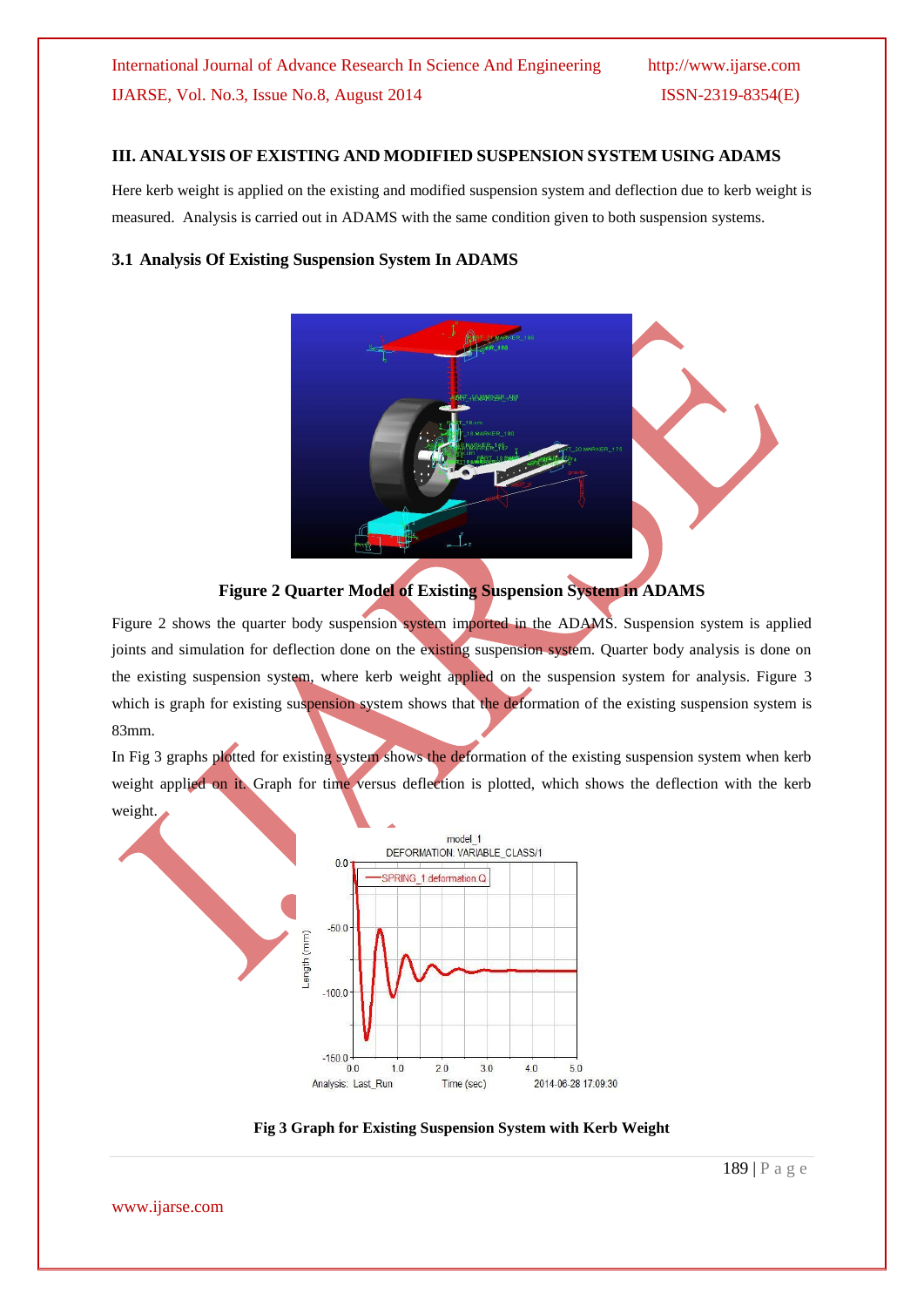International Journal of Advance Research In Science And Engineering http://www.ijarse.com IJARSE, Vol. No.3, Issue No.8, August 2014 ISSN-2319-8354(E)

#### **3.2 Analysis Of Modified Suspension System In ADAMS**



#### **Fig 4 Quarter Model of Modified Suspension System in ADAMS**

Figure 4 shows the quarter body of modified series suspension spring in the ADAMS. When kerb weight applied on the suspension system, spring deforms. Deformation of spring is different than the existing suspension system, which is plotted in the figure 4. Graph shows the deformation of the series suspension system with kerb weight.



In Fig 9 graphs plotted for modified series suspension system shows the deformation of the series suspension system when kerb weight applied on it. From graph and data obtained for deformation is differs, which is caused by changing from one spring to series spring behaviour of suspension get changes. Actual deformation of the suspension spring is shown below. From graph it can be said small irregularities which converted in to the shock is absorbed by lower stiffness spring but when there are high impact load applied at the upward direction higher stiffness spring get activated and it absorb the shocks when higher irregularities of road are there. From graph of deformation versus time it can be seen that total deformation of spring is less than the existing system.

www.ijarse.com